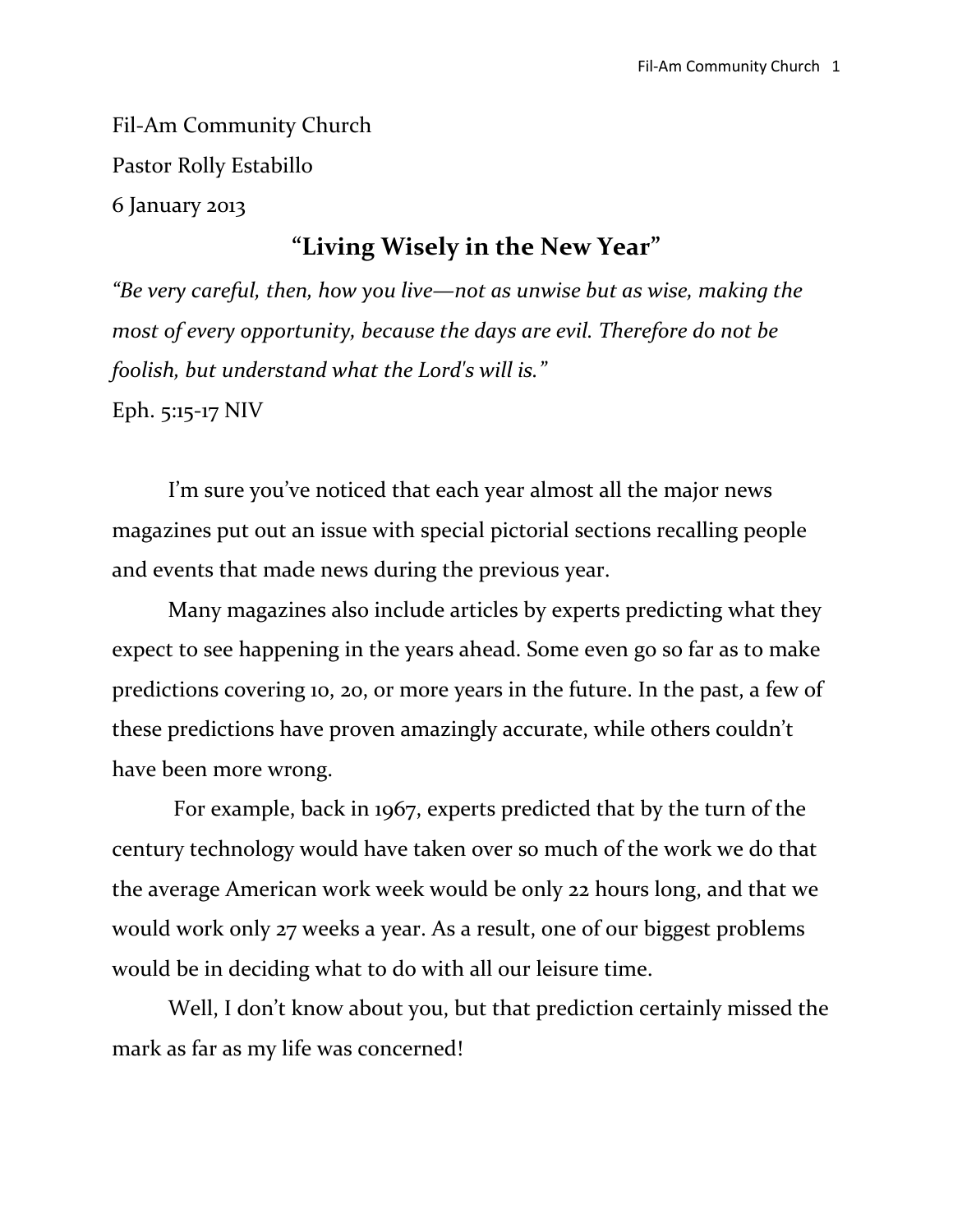In fact, most of us seem to be very busy. We're always in a hurry. We walk fast, and talk fast, and eat fast. And after we eat, all too often, we stand up and say, "Excuse me. I've gotta run."

So here we are, at the first Sunday of 2013. I wonder how we'll do this year? Will we be as busy? Will we make any better use of our time? In 359 days, when this year is over, will we be looking back with joy, or with regret? Will we be looking at the future with anticipation, or with dread?

There is a passage of Scripture that I believe can be of help to us as we look forward to the rest of 2013, if we'll listen to it. The passage is Ephesians 5:15-17, and here is what it says, *"Be very careful, then, how you live not as unwise but as wise, making the most of every opportunity, because the days are evil. Therefore do not be foolish, but understand what the Lord's will is."*

It's clear that the apostle Paul wants his hearers to live wisely. In fact, he emphasizes that because he says, "be very careful". Another version of the Bible says, "Pay careful attention." In other words, he is saying, "Don't miss this. It's very important."

So, how do you live wisely? What does it mean to live wisely? How do you not get distracted by all things around you, good and bad, that are competing for your attention? There's just a lot of noise around us that sometimes it's hard to make wise and godly decisions in life. How do you live not as unwise but as wise?

I hope to answer that question by looking at some important lessons that we need to consider from the passage we just read. One important lesson is that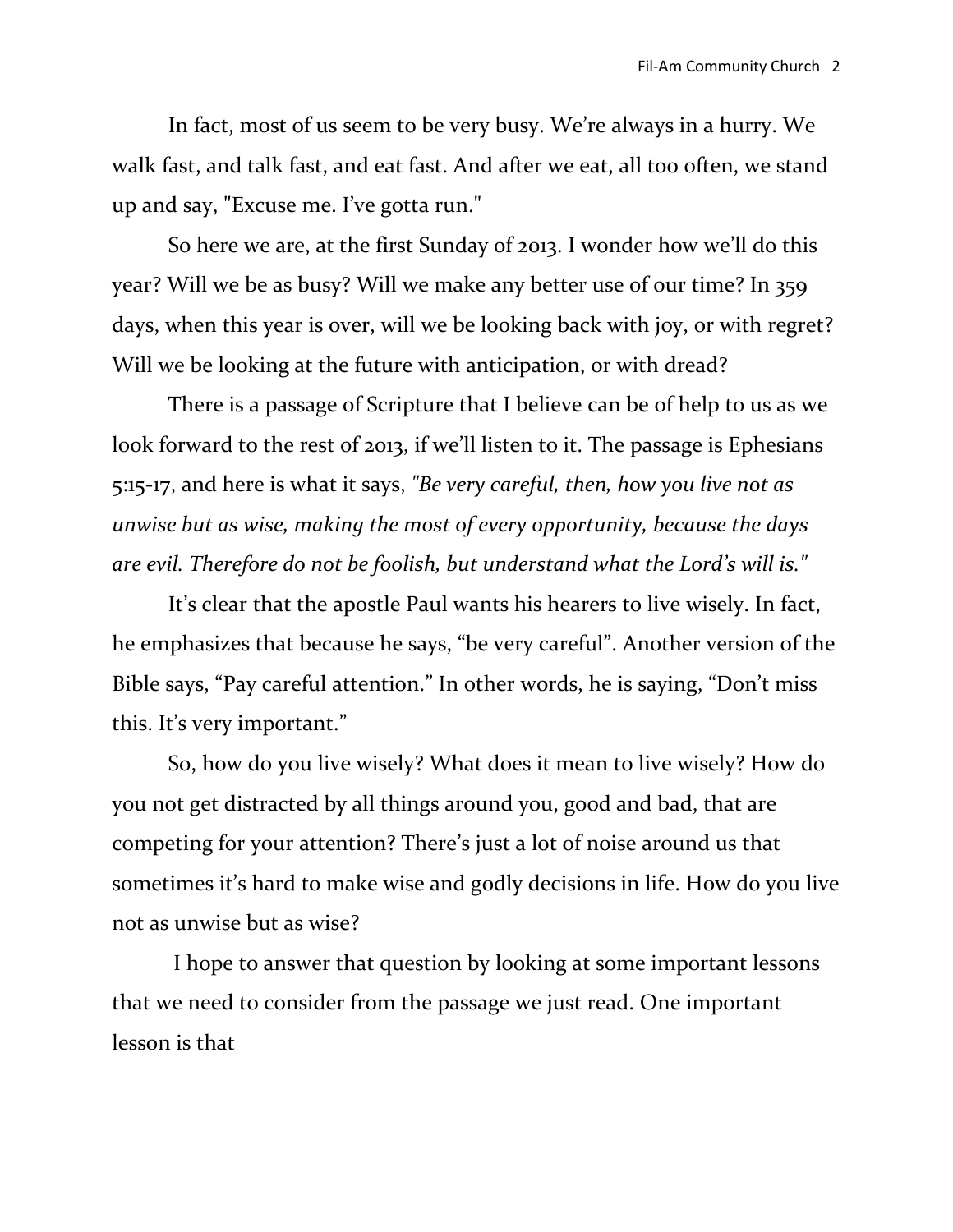## **I. OUR TIME ON THIS EARTH IS LIMITED**

First of all, we must be very careful how we live because our time on this earth is limited.

The Psalmist wrote, *"Show me, O Lord, my life's end and the number of my days; let me know how fleeting is my life"* (Psalm 39:4). And again, *"The length of our days is seventy years—or eighty, if we have the strength...they quickly pass, and we fly away"* (Psalm 90:10).

Now, I realize that for some of you younger folks, 70 or 80 years sounds like a long, long time. In fact, I can remember when I thought anyone over 40 was ancient. But not anymore. My children, in fact, think I'm ancient.

So, it's all rather relative, isn't it? For example, for teenagers in love talking together in the car, an hour or two seems like a blink of an eye. But for mom and dad worrying about what's going on out in that car, an hour or two seems like an eternity.

The Psalmist also tells us to number our days so that we will develop a heart of wisdom. Do you know that there's an app for that? It's called Death Clock and you can download it from Apple's app store for 99 cents. But you can also go to their web site. What it does is that it keeps track of how much time you have left to live. You enter your date of birth, sex, whether you smoke, weight, height, outlook on life, alcohol consumption, country where you live and then it tells you at what age you'll die. I tried it and it said that I'll live to be 88 years old. Suddenly, I still feel young. Translated into days, I have about 13,149 days more to live.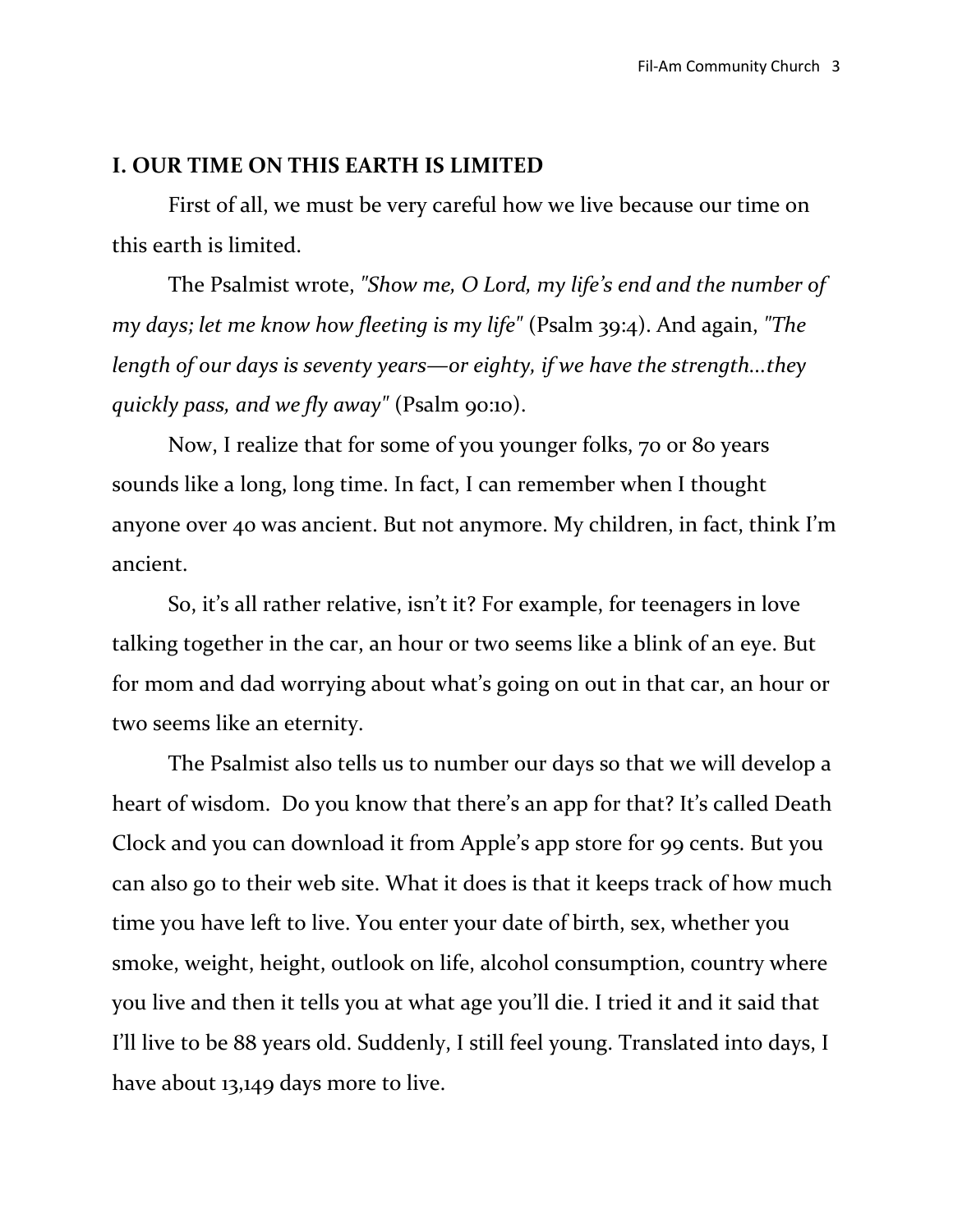But wait a minute. Neither you nor I have a guarantee of even one day more to live.

In fact the Bible tells us not to count on tomorrow because tomorrow may not come for you or for me. All we have is right now. So our time on this earth is valuable because it is very limited. Since it is limited, what do we do? We do what the apostle Paul says, which is another important lesson to learn,

## **II. MAKE THE MOST OF EVERY OPPORTUNITY**

Make "the most of every opportunity." And he gives a reason, "because the days are evil."

We should make the most of every opportunity because life is very, very short and we only have so many opportunities.

A man went to his doctor to find out why he had been having such severe headaches. The doctor ran some tests and after a few hours called the man into his office. "I have terrible news," he told the patient. "Your condition is terminal." "Oh, no!? the man cried. "How long do I have?" "Ten ..." began the doctor. "Ten what?" the patient interrupted. "Days? Months? Years?" "Nine," continued the doctor, "eight, seven, six ..."

Jesus said that Satan is a robber and a thief, and one of the things he tries to rob from us is our time because time is a very precious possession.

Satan is also the great tempter. And so, he tempts us in the same way that he tempted Eve so that we will waste our time wallowing in sin instead of living wisely.

Just think of the time wasted in sinning. Think of the time wasted in bars or in gambling casinos or in shallow affairs. Think of the time wasted in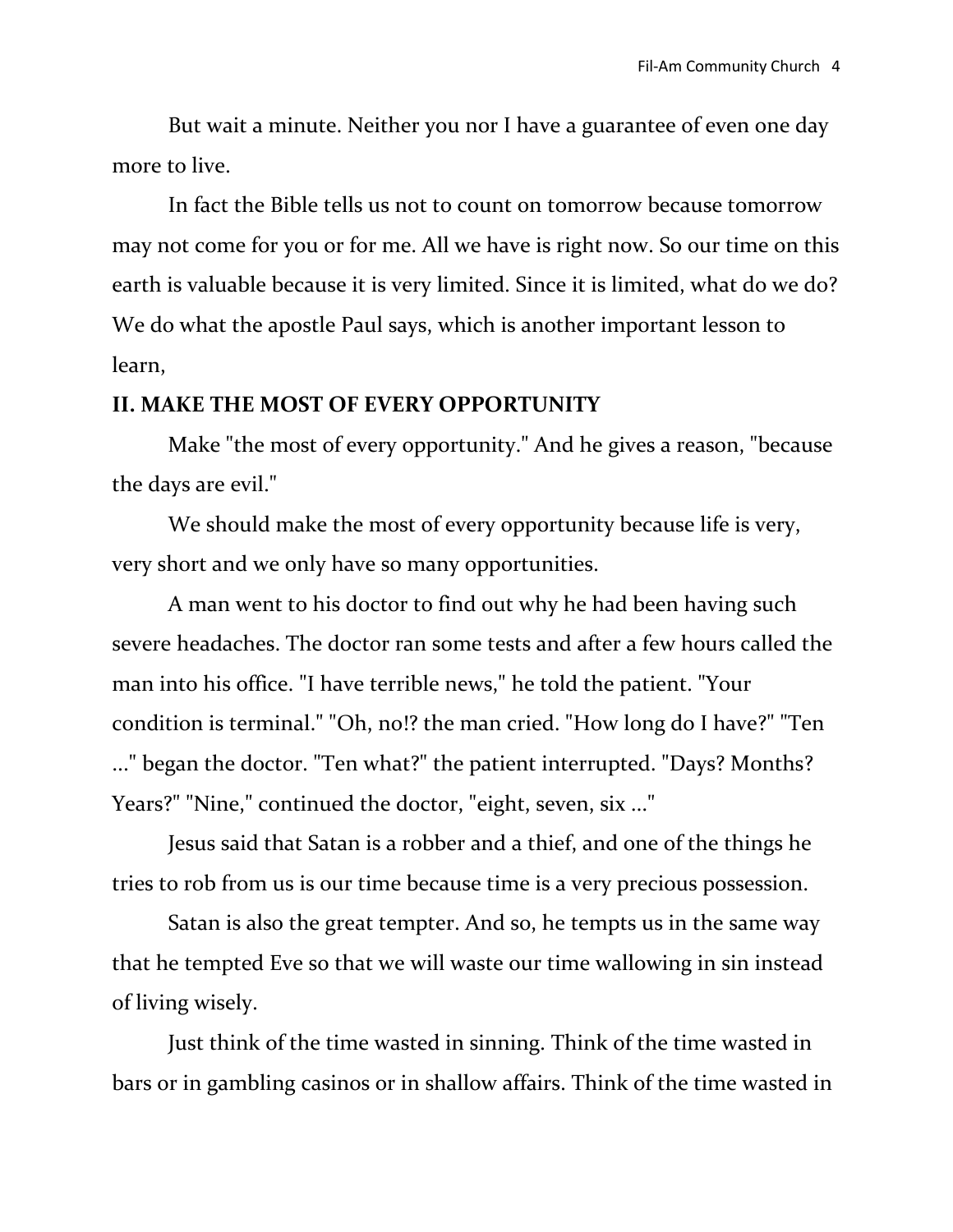gossiping or spreading rumors. Or think about all the time wasted worrying. Worrying is a sin. It shows a lack of faith in God. Satan is a thief and a robber!

I, myself, wasted valuable time because I succumbed to Satan's temptation of turning my back against God. Because of setbacks in my early Christian life I thought God didn't care about me and I turned away from him. Ten years, ten long precious years were wasted because of that.

The days are evil, Paul says to the Christians in Ephesus. These Christians in Ephesus, a prominent Greek city in the time of Paul, lived in a time when there was so much evil.

You see, Ephesus was a religious center where one of the seven wonders of the world, the Temple of Artemis, was located. The Ephesians worshipped this false Greek goddess. So, idolatry was full-blown in this city. Also, Ephesus was home to several coliseums or amphitheaters where gladiators fought each other to the death. It was a favorite sport in the city.

Likewise, we live in a time where evil is rampant. Idolatry is everywhere. People worship false gods. There is a proliferation of false teachers and false religions. Not only that. People also worship personalities and celebrities. They also worship money and houses and cars. Some people's altars are the computer and the TV. They're wasting their time in all of this.

Then also, our society is fostering a culture of death. Some people kill innocent, helpless unborn babies. They have also killed prayer and Biblereading in schools which have come back to haunt them. Because a number of children who have grown up in schools without prayer and Bible-reading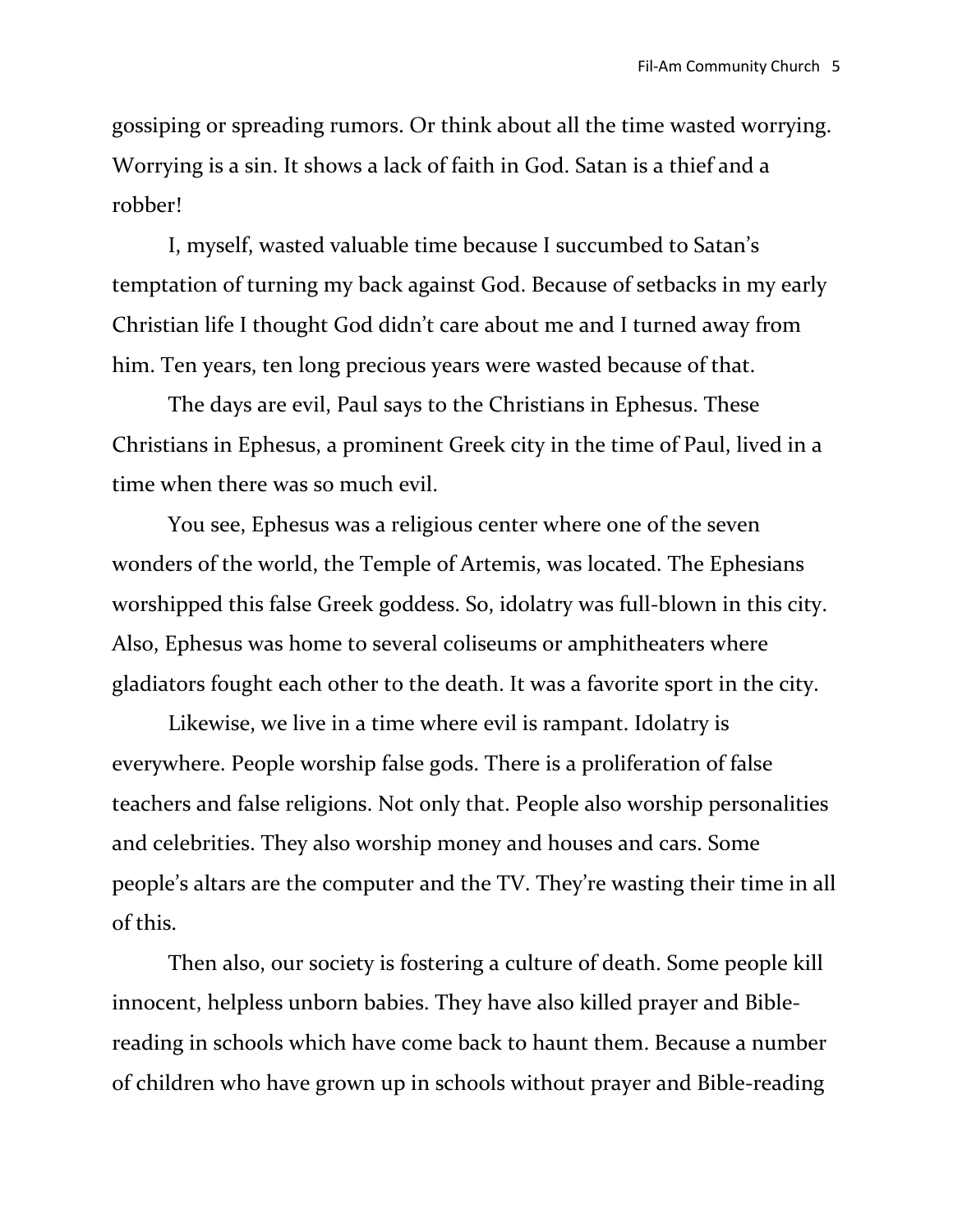have returned to kill children in schools. People are also starting to kill the family unit because of these same-sex marriages that's unheard of even in ancient Ephesus.

And all around us we see crimes being committed against people and properties. What was true in ancient Ephesus is also true today. The world hasn't changed. That's why Paul says, "make the most of every opportunity." This year, we have the opportunity to turn our life around if we've been going down the path of destruction. We also have the opportunity to grow in our faith and get closer to God. We have the opportunity, too, to make a difference in other people's lives by influencing them toward godliness.

However, we cannot make the most of every opportunity because of a modern malady that causes stress and anxiety in our lives. Richard Swenson, a medical doctor, wrote a book in which he discusses this malady. He calls it "overload," and says that people are just plain overloaded.

For example,

1. We're overloaded with commitments. We've committed ourselves to go here and there, to take part in this activity and that social function. As a result we soon begin to burn out because we have overloaded ourselves in the area of commitments.

2. We're also overloaded with possessions. Our closets are full, and our garages are overflowing. We've gone into debt to pay for all of these things that we "simply must have." And now we're so afraid that someone will steal them. We are overloaded in the area of possessions.

3. Thirdly, we have an overload in the area of work. We get up early, fight traffic, and experience intolerable working conditions because we have to if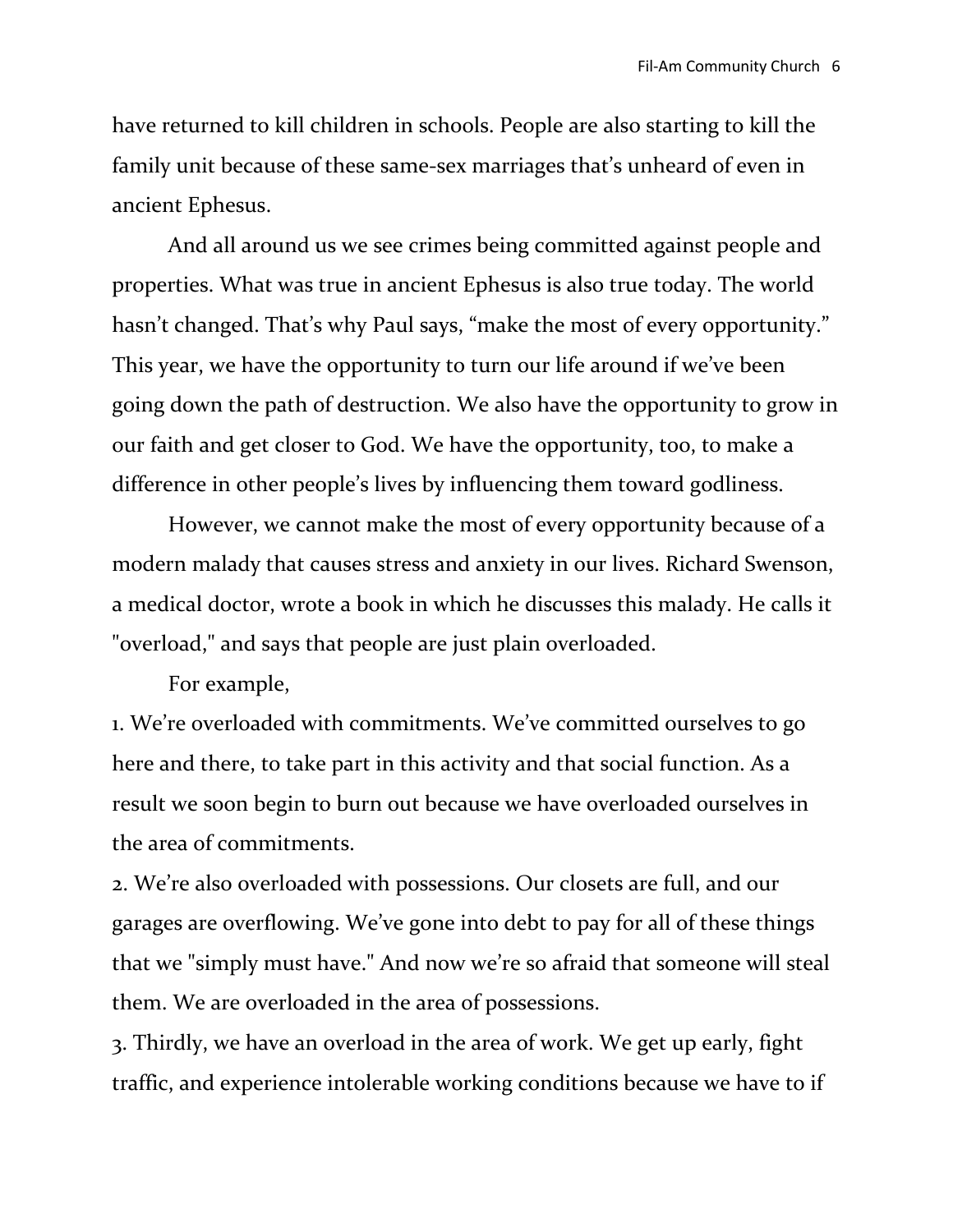we're going to pay for all those possessions that we've accumulated. 4. There is also an information overload. He said that as a doctor he has to read 220 articles a month just to keep up with all the changes in his profession. And now with the internet there's an information superhighway. But the problem is that we can't possibly absorb it all. So we feel an overload in this area, too.

Well, I could go on and on, but you get the picture. There are so many demands on our time, so many good things that need to be done. But there are just 8,760 hours in this year, and we've already used 144 of them. We do want to make the most of every opportunity, so what are we to do?

The answer is, apart from "unloading" ourselves of several burdens, we need to

## **III. KNOW THE LORD'S WILL**

Paul tells us, "...do not be foolish, but understand what the Lord's will is."

I can almost hear your thoughts. You are thinking: that's easy to say pastor, but hard to do. How do we know God's will? My answer to that is a question. **Are you listening?**

Back when the telegraph was the fastest method of long-distance communication, a young man applied for a job as a Morse Code operator. Answering an ad in the newspaper, he went to the office address that was listed. When he arrived, he entered a large, busy office filled with noise and clatter, including the sound of the telegraph in the background. A sign on the receptionist's counter instructed job applicants to fill out a form and wait until they were summoned to enter the inner office.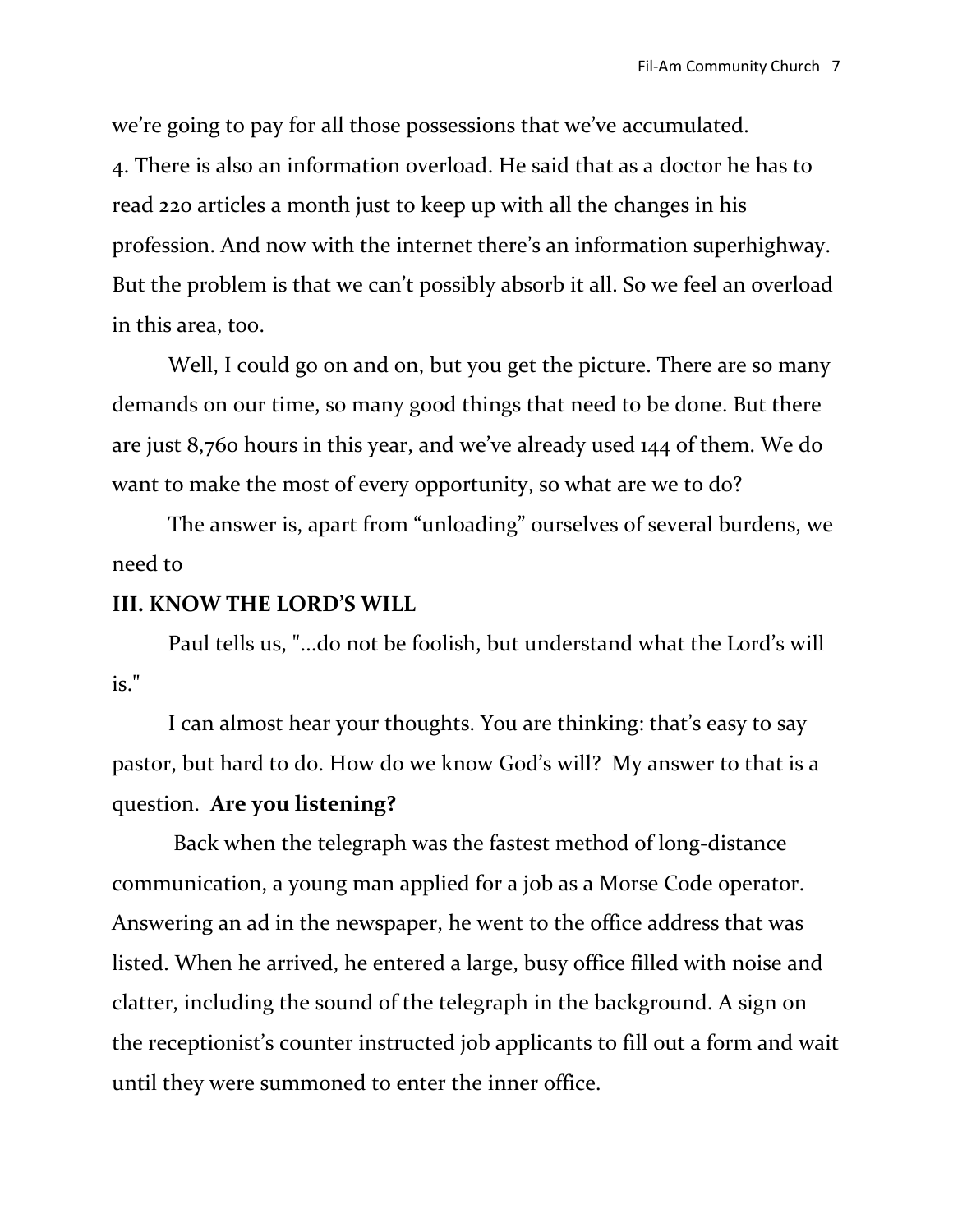The young man filled out his form and sat down with the seven other applicants in the waiting area. After a few minutes, the young man stood up, crossed the room to the door of the inner office, and walked right in. Naturally the other applicants perked up, wondering what was going on. They muttered among themselves that they hadn't heard any summons yet. They assumed that the young man who went into the office made a mistake and would be disqualified.

Within a few minutes, however, the employer escorted the young man out of the office and said to the other applicants, "Gentlemen, thank you very much for coming, but the job has just been filled."

The other applicants began grumbling to each other, and one spoke up saying, "Wait a minute, I don't understand. He was the last to come in, and we never even got a chance to be interviewed. Yet he got the job. That's not fair!"

The employer said, "I'm sorry, but all the time you've been sitting here, the telegraph has been ticking out the following message in Morse Code: 'If you understand this message, then come right in. The job is yours.' None of you heard it or understood it. This young man did. The job is his."

We live in a world that is full of busyness and clatter, like that office. People are distracted and unable to hear the still, small voice of God as he speaks to them. What about you? Are you tuned in to God's voice? Do you hear him when he speaks to you? **Are you listening?**

We have to tune out all the clatter around us and listen to God. God will speak to us through the study of his handbook for Christians. The Bible. God will speak to us through sermons. God will speak to us through our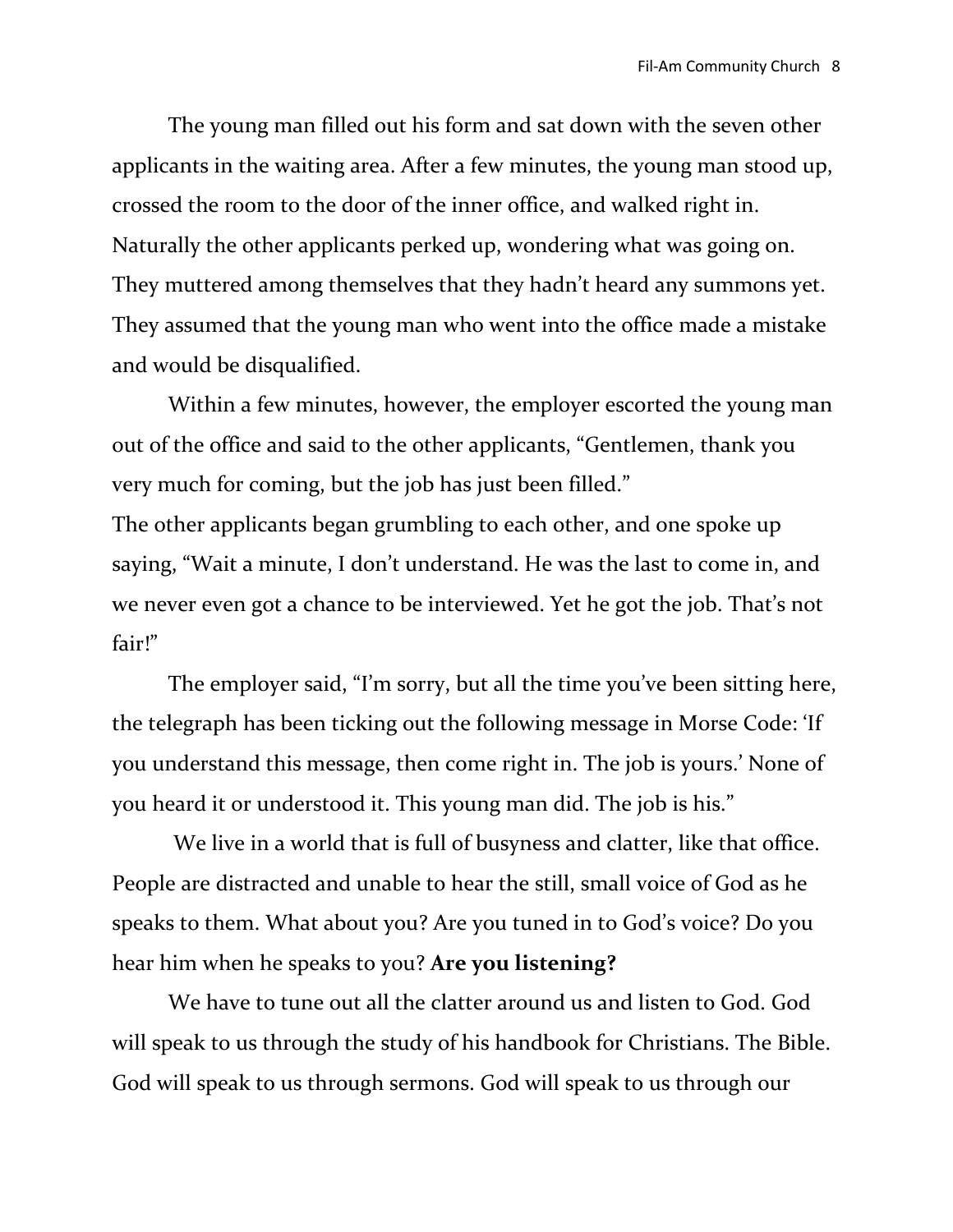**IMPACT** Class, our home groups, our Sunday school. God will speak to us through music. God will speak to us through the Holy Spirit who gives us impressions and insights. God will even speak to us through our circumstances. God will speak to us when we are quiet and alone with Him and are listening for Him, when we tune out all the clutter and clatter of life and truly listen for Him to speak.

A Native American and his friend were in downtown New York City, walking near Times Square in Manhattan. It was during the noon lunch hour and the streets were filled with people. Cars were honking their horns, taxicabs were squealing around corners, sirens were wailing, and the sounds of the city were almost deafening.

Suddenly, the Native American said, "I hear a cricket." His friend said, "What? You must be crazy. You couldn't possibly hear a cricket in all of this noise!"

"No, I'm sure of it," the Native American said. "I heard a cricket."

"That's crazy," said the friend.

The Native American listened carefully for a moment, and then walked across the street to a big cement planter where some shrubs were growing. He looked into the bushes, beneath the branches, and sure enough, he located a small cricket. His friend was utterly amazed. "That's incredible," said his friend. "You must have super-human ears!"

"No," said the Native American. "My ears are no different from yours. It all depends on what you're listening for."

"But that can't be!" said the friend. "I could never hear a cricket in this noise."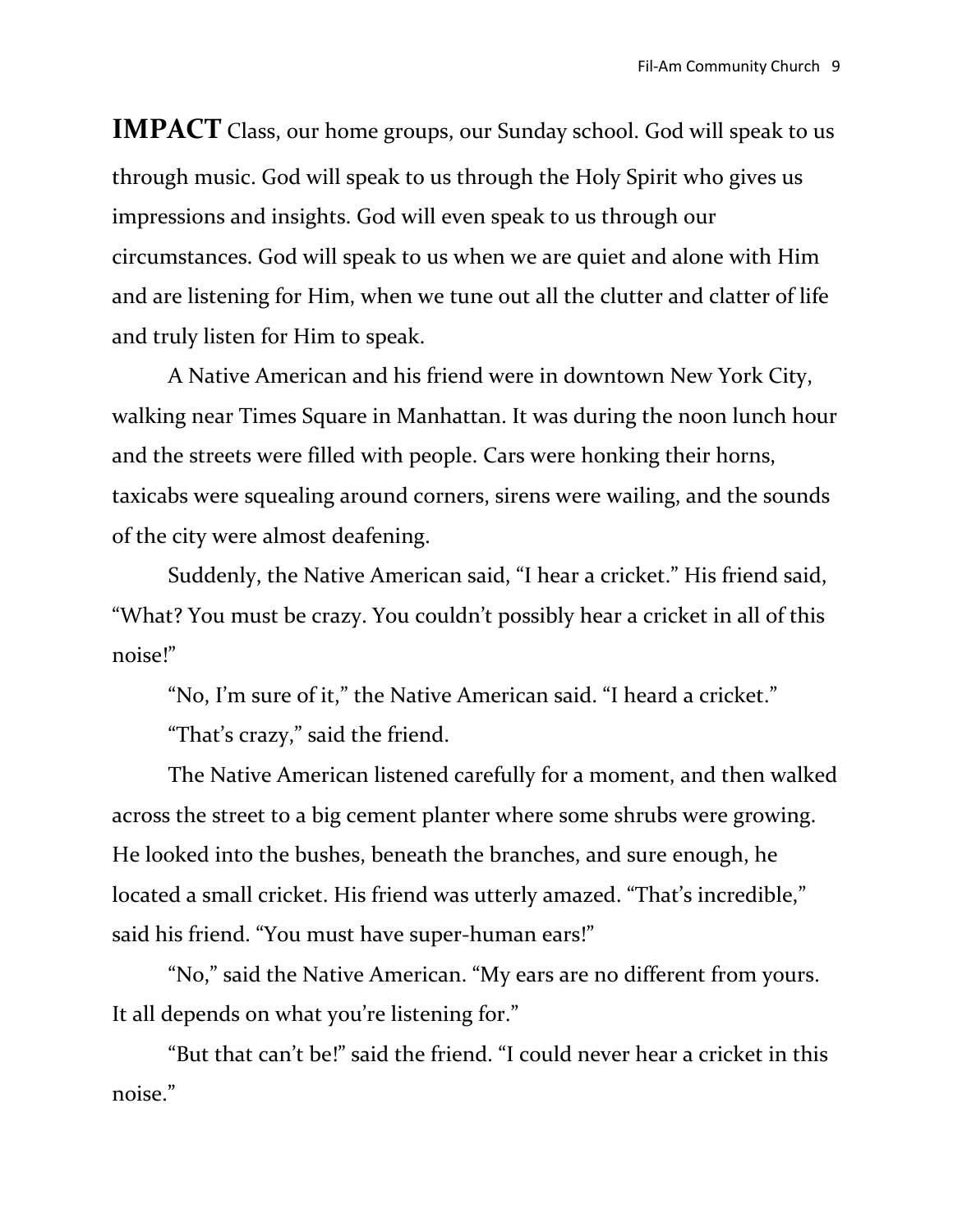"Yes, it's true," came the reply. "It depends on what you're listening for. Here, let me show you."

He reached into his pocket, pulled out a few coins, and discreetly dropped them on the sidewalk. And then, with the noise of the crowded street still blaring in their ears, they noticed every head within twenty feet turn and look to see if the money that tinkled on the pavement was theirs.

"See what I mean?" asked the Native American. "It all depends on what you're listening for."

Friend, if you've tuned in to God, it doesn't matter what's going on around you, you can hear Him speak.

Folks, in this new year, I'm sure God has a particular will for each of us. Maybe his will is for you to become a member of this church. Maybe his will is for you to step up and volunteer for a ministry. Maybe his will is for you to become a more loving wife or husband or a more responsible mother or father. Maybe his will is for you to become more diligent in your studies. Maybe his will is for you to get out of your comfort zone and do something you've been afraid of doing for so long. Whatever it is, just listen to him and follow him.

As a church, what is God's will for us? I'm sure he wants us to touch other people's lives. I believe he wants us to reach others who are hurting, who are lost, who desperately need comfort. He wants us also to become a true church family where everyone cares for another, where people trust each other, where everyone's focus is on others and not on themselves only. Amen?